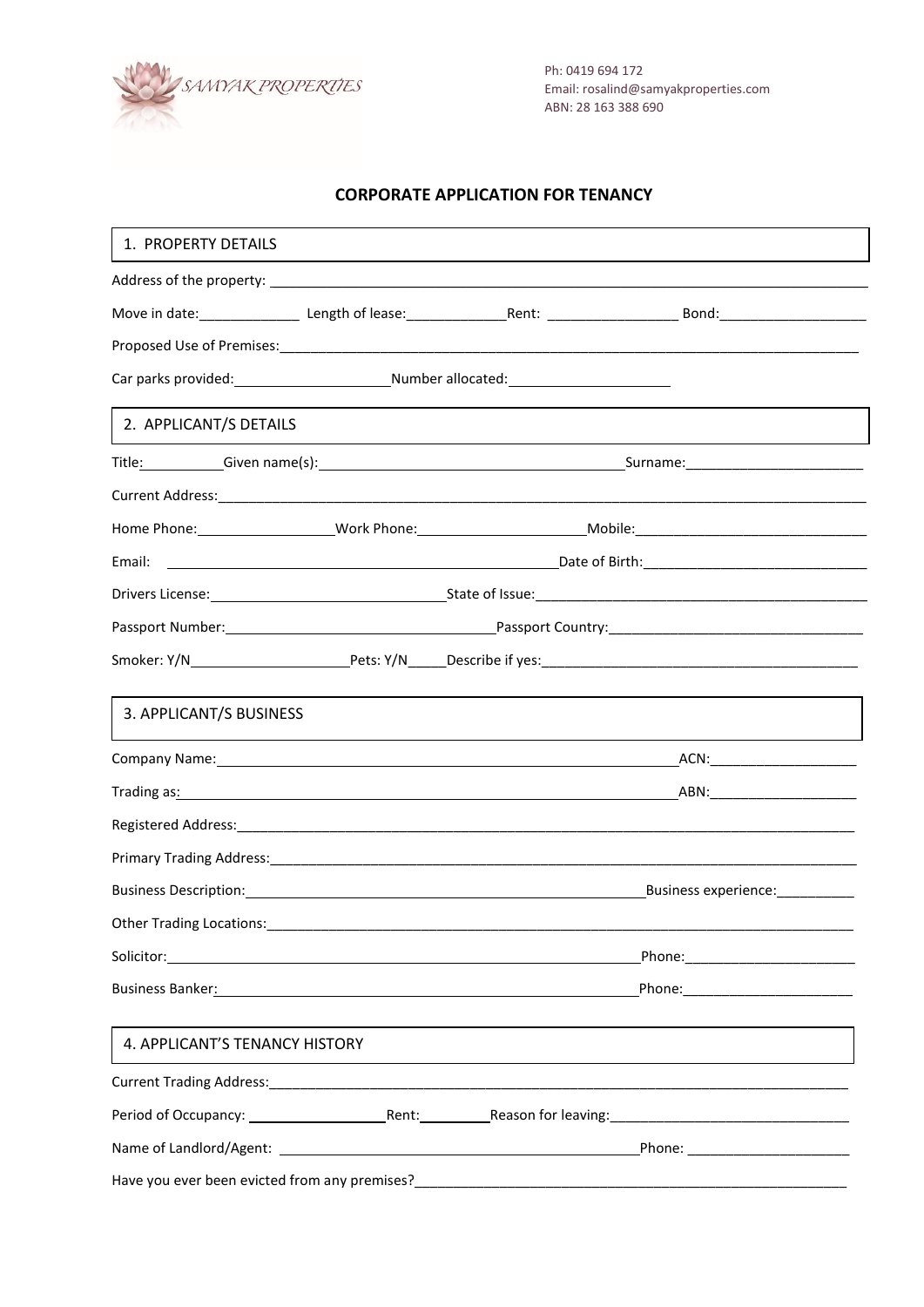

| 5. APPLICANT'S PROPERTIES                                                                                                                                                                                                      |                      |                             |  |  |
|--------------------------------------------------------------------------------------------------------------------------------------------------------------------------------------------------------------------------------|----------------------|-----------------------------|--|--|
|                                                                                                                                                                                                                                |                      |                             |  |  |
|                                                                                                                                                                                                                                |                      |                             |  |  |
|                                                                                                                                                                                                                                |                      |                             |  |  |
|                                                                                                                                                                                                                                |                      |                             |  |  |
| 6. OWNERS / PARTNERS / DIRECTORS (GUARANTOR/S)                                                                                                                                                                                 |                      |                             |  |  |
|                                                                                                                                                                                                                                |                      |                             |  |  |
|                                                                                                                                                                                                                                |                      |                             |  |  |
|                                                                                                                                                                                                                                |                      |                             |  |  |
|                                                                                                                                                                                                                                |                      |                             |  |  |
| 7. APPLICANT'S CREDIT HISTORY                                                                                                                                                                                                  |                      |                             |  |  |
|                                                                                                                                                                                                                                |                      |                             |  |  |
| Creditor: Creditor: Communication: Communication: Communication: Communication: Communication: Communication: Communication: Communication: Communication: Communication: Communication: Communication: Communication: Communi |                      |                             |  |  |
|                                                                                                                                                                                                                                |                      |                             |  |  |
|                                                                                                                                                                                                                                |                      |                             |  |  |
|                                                                                                                                                                                                                                |                      |                             |  |  |
| 8. LANDLORD / LANDLORD'S AGENT                                                                                                                                                                                                 |                      |                             |  |  |
| Name: Idealcare Pty Ltd T/as Samyak Propeties                                                                                                                                                                                  | ABN: 28 163 388 690  |                             |  |  |
| Address: 53 Truscott Street, North Ryde, NSW 2113                                                                                                                                                                              | Mobile: 0419 694 172 | Fax: 02 9889 8868           |  |  |
| Email: rosalind@samyakproperties.com                                                                                                                                                                                           |                      |                             |  |  |
|                                                                                                                                                                                                                                |                      |                             |  |  |
| 9. BUSINESS REFEREES (All referees should not be related to you)                                                                                                                                                               |                      |                             |  |  |
|                                                                                                                                                                                                                                |                      | Phone: Relationship: Phone: |  |  |
|                                                                                                                                                                                                                                |                      | Phone: Relationship:        |  |  |
|                                                                                                                                                                                                                                |                      |                             |  |  |
| 10. EMERGENCY CONTACT                                                                                                                                                                                                          |                      |                             |  |  |
|                                                                                                                                                                                                                                | Phone: 2008          |                             |  |  |
|                                                                                                                                                                                                                                |                      |                             |  |  |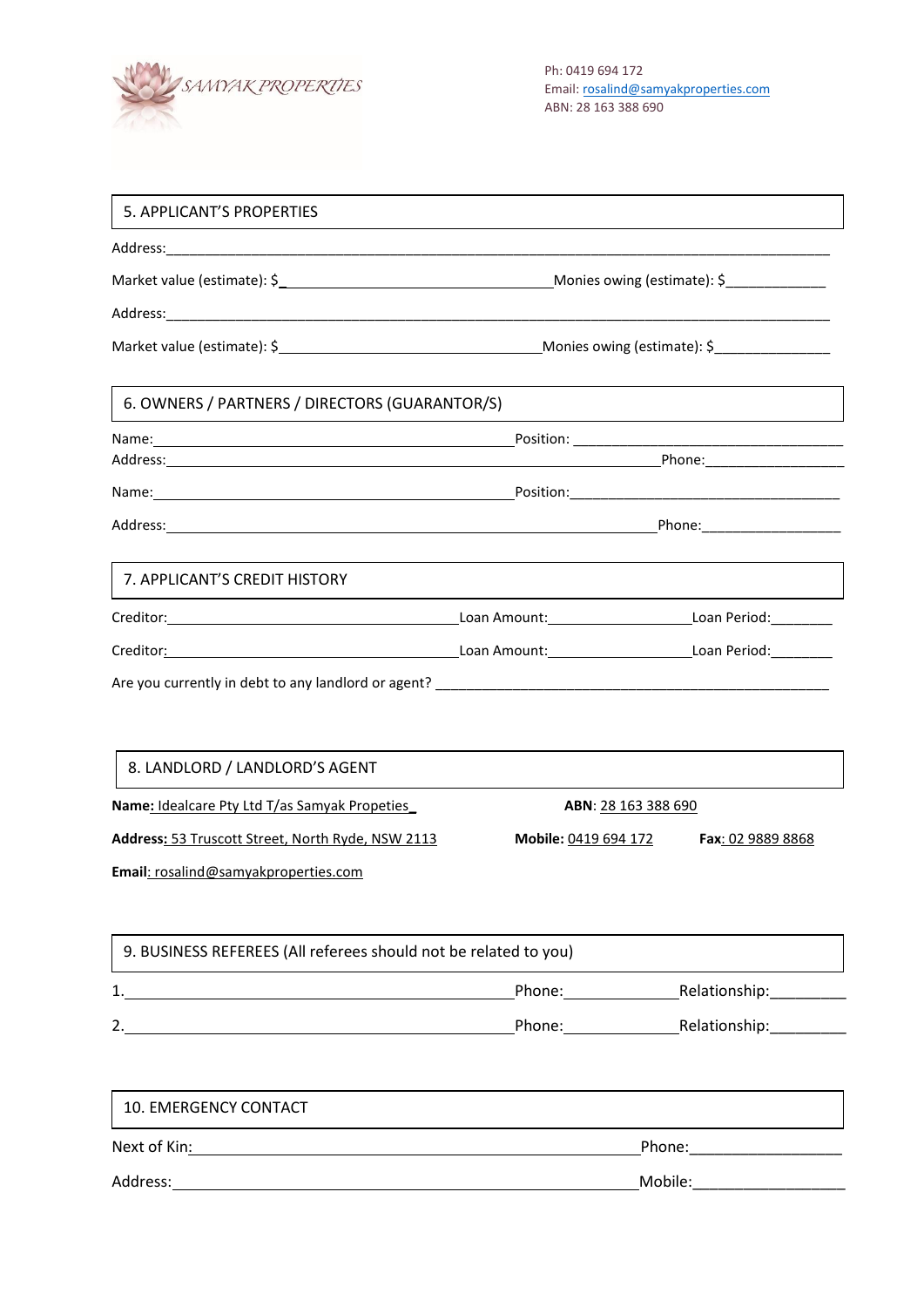

## 11. ADDITIONAL CONDITIONS IF ANY

I, the applicant, do solemnly and sincerely declare that I am not bankrupt or an undischarged bankrupt and affirm that the information given in this application is true and correct.

\_\_\_\_\_\_\_\_\_\_\_\_\_\_\_\_\_\_\_\_\_\_\_\_\_\_\_\_\_\_\_\_\_\_\_\_\_\_\_\_\_\_\_\_\_\_\_\_\_\_\_\_\_\_\_\_\_\_\_\_\_\_\_\_\_\_\_\_\_\_\_\_\_\_\_\_\_\_\_\_\_\_\_\_\_\_\_\_

\_\_\_\_\_\_\_\_\_\_\_\_\_\_\_\_\_\_\_\_\_\_\_\_\_\_\_\_\_\_\_\_\_\_\_\_\_\_\_\_\_\_\_\_\_\_\_\_\_\_\_\_\_\_\_\_\_\_\_\_\_\_\_\_\_\_\_\_\_\_\_\_\_\_\_\_\_\_\_\_\_\_\_\_\_\_\_\_\_\_\_\_\_\_\_\_\_

\_\_\_\_\_\_\_\_\_\_\_\_\_\_\_\_\_\_\_\_\_\_\_\_\_\_\_\_\_\_\_\_\_\_\_\_\_\_\_\_\_\_\_\_\_\_\_\_\_\_\_\_\_\_\_\_\_\_\_\_\_\_\_\_\_\_\_\_\_\_\_\_\_\_\_\_\_\_\_\_\_\_\_\_\_\_\_\_\_\_\_\_\_\_\_\_\_

| 12. Signature of Applicant:<br>Date |  |
|-------------------------------------|--|
|-------------------------------------|--|

### PRIVACY POLICY

The personal information the prospective tenant provided in this application or collected from other sources is necessary for the Agent to verify the Applicant's identity, to process and evaluate the application and to manage the tenancy. Person information collected about the Applicant is this application and during the course of the tenancy, if the application is successful, may be disclosed for the purpose for which it was collected to other parties including to the landlord, referees, other agents and third party operators of tenancy reference databases.

Information already held on tenancy databases may also be disclosed to the Agent and/or Landlord. If the Applicant enters into a Residential Tenancy Agreement, and if the Applicant fails to comply with their obligations under that agreement, that fact and other relevant personal information collected about the Applicant during the course of the tenancy may also be disclosed to the Landlord, third party operators of tenancy reference databases and/or other agents.

If the Applicant would like to access the personal information the Agent holds, they can do so by contacting the Agent at the address and contact numbers contained in this application. The Applicant can also correct this information if it is inaccurate, incomplete or out-of-date.

If the information is not provided, the Agent may not be able to process the application and manage the tenancy.

| Applicant's Signature   | Date |
|-------------------------|------|
| Applicant's Name:       |      |
| <b>Current Address:</b> |      |

I have inspected the above-mentioned premises and wish to take a tenancy for such premises for a period of

weeks/months, at a rental of  $\frac{6}{2}$  per week/month and that the rental to be paid is within my means. I undertake to pay a rental bond as requested upon signing of a Residential Tenancy Agreement.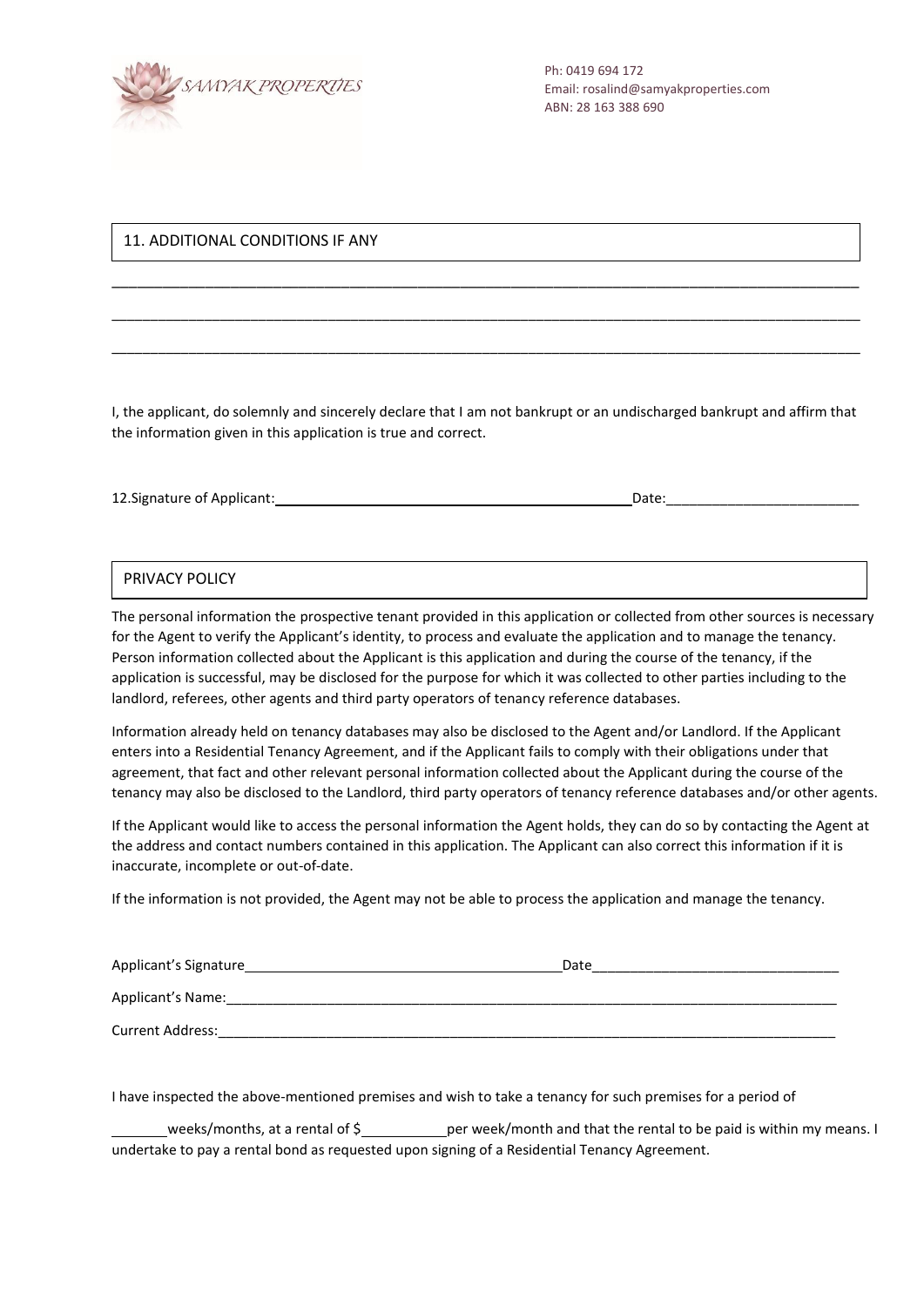

Ph: 0419 694 172 Email[: rosalind@samyakproperties.c](mailto:rosalind@samyakproperties.com)om ABN: 28 163 388 690

# RENTAL PAYMENT

I/We acknowledge that rent must always be paid in advance.

I/We acknowledge that Samyak Properties requires rent to be paid by Direct Deposit/transfer.

I/We acknowledge that Samyak Properties do accept cash, and should not have to chase us for rental payment

Applicant's Signature: Date:\_\_\_\_\_\_\_\_\_\_\_\_\_\_\_\_\_\_\_\_\_\_\_\_